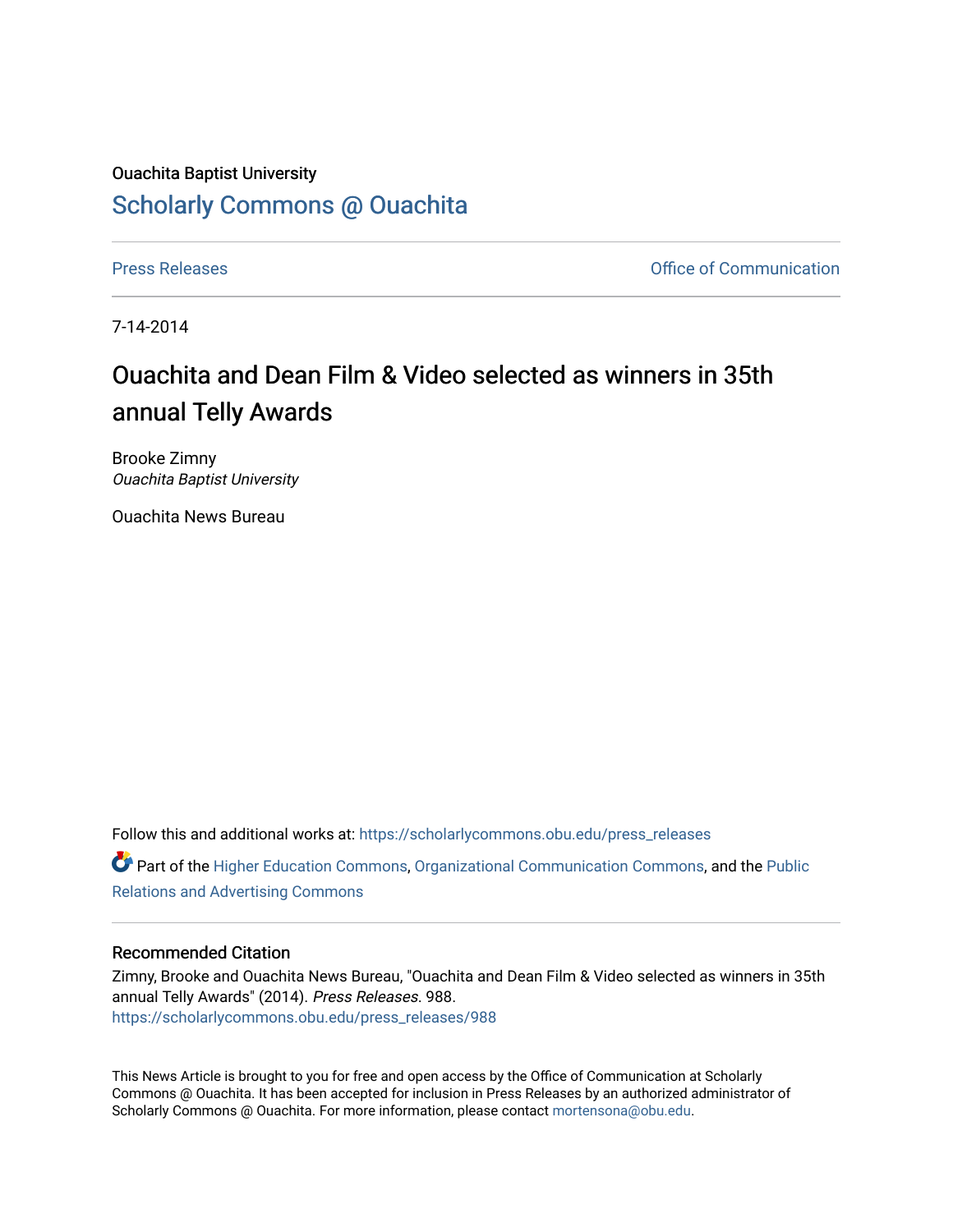

## **Ouachita and Dean Film & Video selected as winners in 35th annual Telly Awards**

*By Brooke Zimny*

July 14, 2014

For more information, contact OBU's news bureau at [newsbureau@obu.edu](mailto:newsbureau@obu.edu) or (870) 245-5208.

ARKADELPHIA, Ark. --The Telly Awards has named Ouachita Baptist University and Dean Film & Video as a Bronze winner in the 35th annual Telly Awards for their video "Discover the Ouachita Difference." The awards typically receive about 12,000 entries from all 50 states and several countries.

"It's an honor for Ouachita to be recognized for effectively communicating the university's mission and message," said Trennis Henderson, OBU's vice president for communications. "We are especially grateful to Andy Dean and his talented team at Dean Film & Video for helping translate our vision into reality."

"We are thrilled to be recognized for a project that was such a joy to work on," Dean said. "Frankly, it's easy to make OBU look good and a joy to do so. We love working with Ouachita and look forward to the next award-winning video where we will have to raise the bar a little higher."

The video was named a winner in both the Recruitment and Videography/Cinematography categories of the Film/Video division. Among the list of Silver winners in the same division are Coca-Cola, Disney, ESPN, HBO, NASA and National Geographic. Other university winners include Notre Dame and Rutgers.

"Even more significant than the Telly Awards is the opportunity to produce an engaging video to help prospective students and their families discover the Ouachita difference," Henderson added. "We are pleased to provide resources that tell the Ouachita story in fresh and powerful ways."

The Telly Awards is the premier award honoring outstanding local, regional and cable TV commercials and programs; the finest video and film productions; and online commercials, video and films. Winners represent the best work of the most respected advertising agencies, production companies, television stations, cable operators and corporate video departments in the world.

"The Telly Awards has a mission to honor the very best in film and video," said Linda Day, executive director of the Telly Awards. "Each winner's accomplishment illustrates their creativity, skill and dedication to their craft and serves as a testament to great film and video production."

"How exciting that this video, which showcases who we are at Ouachita so very well, has received this honor," said Lori Motl, OBU's director of admissions counseling. "We knew it was special, but I am thrilled that those in the industry recognize it as well."

A judging panel of more than 500 accomplished industry professionals, each a past winner of a Silver Telly and a member of The Silver Telly Council, judged the competition. The panel evaluated entries to recognize distinction in creative work. Entries do not compete against each other; rather, entries are